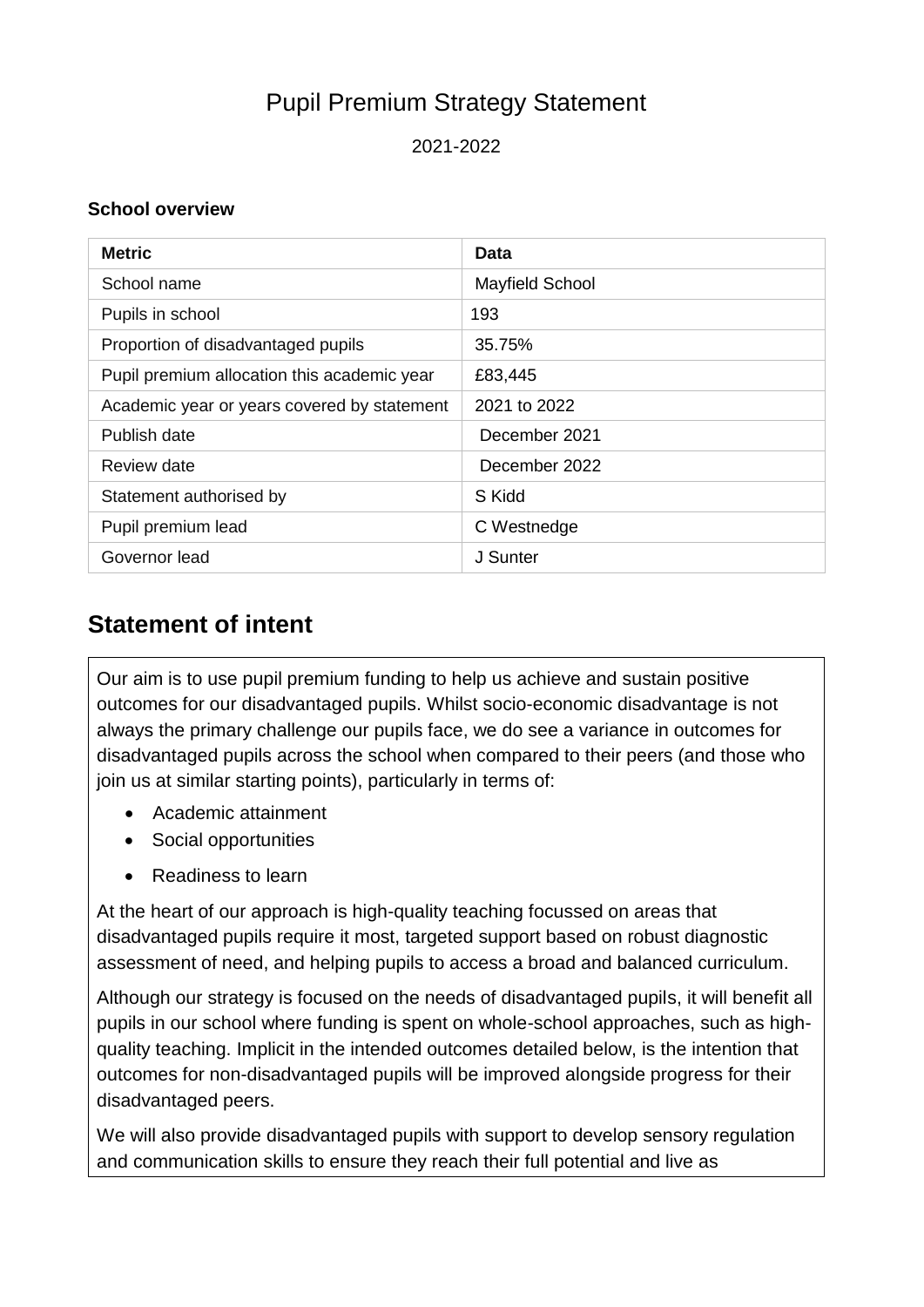independent life as possible. We ensure that high-quality work experience, careers guidance and further and higher education guidance is available to all.

Our strategy will be driven by the needs and strengths of each young person, based on formal and informal assessments, not assumptions or labels. This will help us to ensure that we offer them the relevant skills and experience they require to be prepared for adulthood.

Because of the need to react individually and swiftly to the vastly differing needs of our pupils, we have chosen to write a one year strategy.

#### **Barriers to success for disadvantaged pupils**

Outcomes and progress can be significantly related to the pupil's readiness to learn. The school needs to continue to identify these barriers and enable strategies for pupils to reach their potential.

PP pupils may not always have the tools they need to communicate effectively

Attendance of pupils who are absent due to ill health or medical needs.

The school will continue to work collaboratively with multi agencies to allow ways to attend school or educate from home.

Mayfield School will continue to ensure that the curriculum is appropriate to the individual needs of PP pupils. This will allow them to flourish in an adapted curriculum taught to a high standard by specialist staff.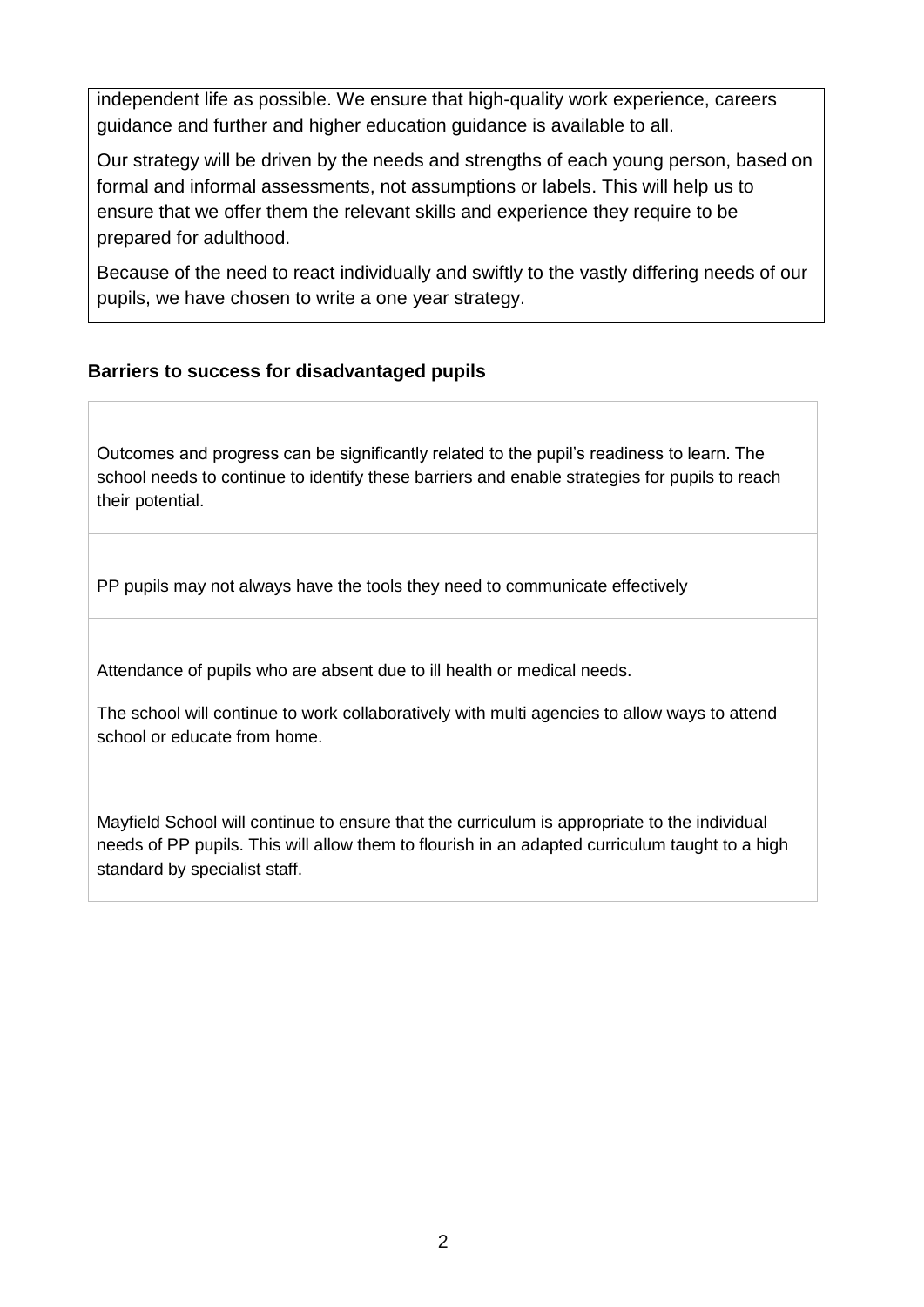#### **Strategy aims for disadvantaged pupils**

### **Academic achievement**

| <b>Aim</b>                                                                                                                                                                                                                                                                                                                                                                                  | <b>Evidence of impact</b>                                                                                                                      | <b>Target date</b> |
|---------------------------------------------------------------------------------------------------------------------------------------------------------------------------------------------------------------------------------------------------------------------------------------------------------------------------------------------------------------------------------------------|------------------------------------------------------------------------------------------------------------------------------------------------|--------------------|
| To provide a diverse curriculum<br>that caters to the learning styles<br>of all pupils with varying abilities.<br>To ensure that the Curriculum,<br>based on the Equals Curriculum,<br>is split into 3 learning strands, is<br>appropriate to pupils needs.<br>To ensure that beyond KS3<br>ASDAN qualifications are taught,<br>where appropriate, alongside<br>Ascentis Maths and English. | PP Pupils will make at<br>least good individual<br>progress in line with their<br>assessment on classroom<br>monitor or via<br>qualifications. | <b>July 2022</b>   |
| To improve the literacy skills of<br>PP pupils including writing,<br>reading and comprehension.                                                                                                                                                                                                                                                                                             | 90% Pupils will reach<br>individual goals related to<br>literacy or sensory<br>learning related to literacy.                                   | <b>July 2022</b>   |
| To promote a love of reading and<br>improve reading skills for PP<br>pupils                                                                                                                                                                                                                                                                                                                 | 90% of all PP pupils make<br>good progress in reading<br>appropriate to their<br>learning needs.                                               | <b>July 2022</b>   |
| To ensure that phonics is taught<br>well and consistently across the<br>lower school                                                                                                                                                                                                                                                                                                        | PP pupils will access high<br>quality synthetic phonics.<br>Read, Write Inc is taught<br>effectively and<br>consistently.                      | <b>July 2022</b>   |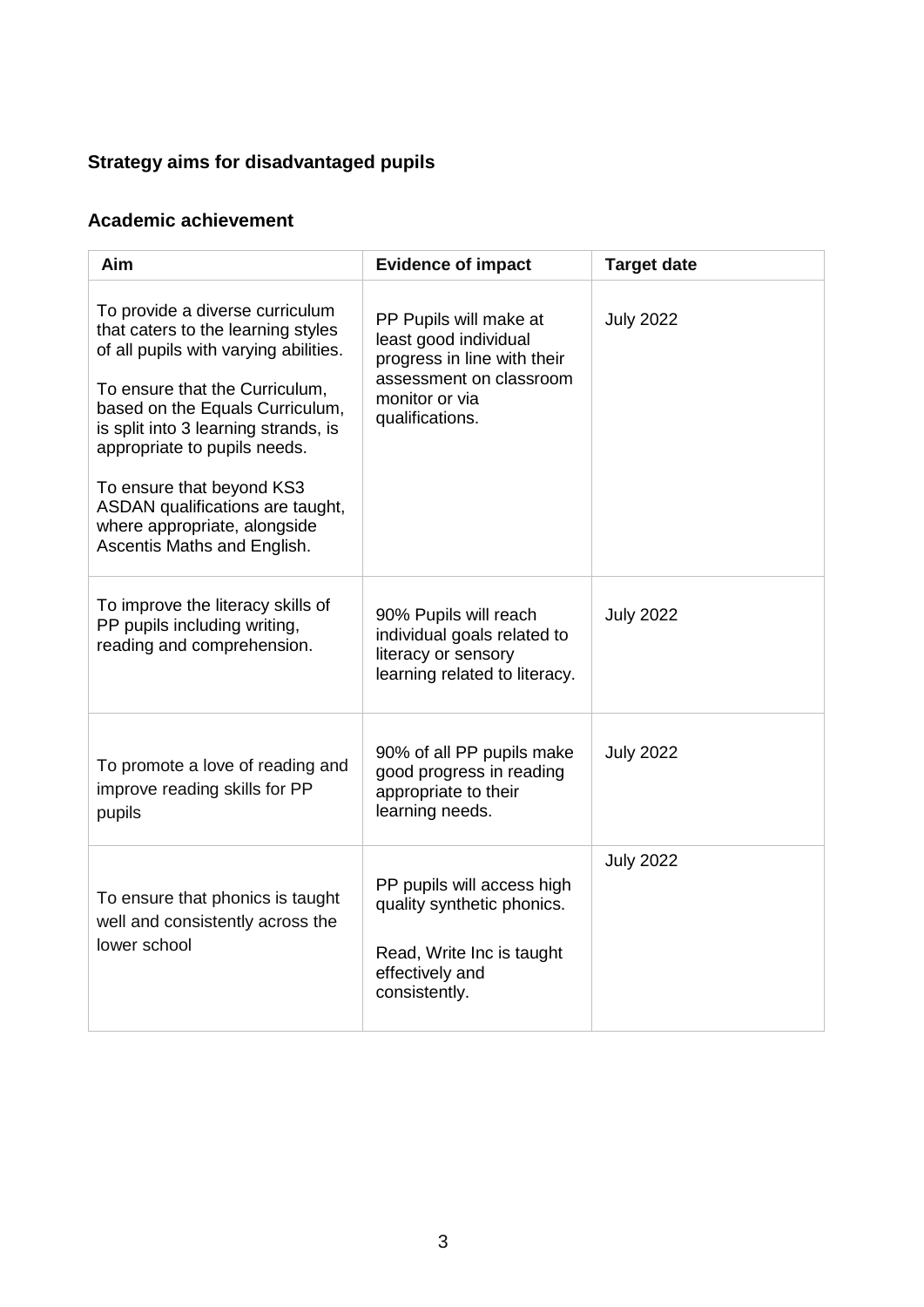### **Strategy aims for disadvantaged pupils –**

#### **Wider outcomes**

| Aim                                                                                                                                                                                                                                                                                                                                                                                                 | <b>Evidence of impact</b>                                                                                                                                                                                                                                                                                | <b>Target date</b> |
|-----------------------------------------------------------------------------------------------------------------------------------------------------------------------------------------------------------------------------------------------------------------------------------------------------------------------------------------------------------------------------------------------------|----------------------------------------------------------------------------------------------------------------------------------------------------------------------------------------------------------------------------------------------------------------------------------------------------------|--------------------|
| To ensure PP pupils are ready to<br>learn in a variety of ways:<br><b>Breakfast provided</b><br>Regulation equipment purchased<br>and used effectively.<br>Sensory OT, bereavement<br>therapist and play therapist<br>commissioned to advise and work<br>with specific pupils                                                                                                                       | Fewer behaviour incidents<br>recorded for these students<br>Pupils make at last good<br>progress academically<br>PP pupils are happier and<br>relaxed in the classroom<br>and school.<br>PP pupils are ready to<br>learn.                                                                                | <b>July 2022</b>   |
| All pre-verbal PP pupils have the<br>tools to communicate effectively<br>by high or low tech. This includes<br>use of eye gaze, P2go and<br>PECS, Makaton and objects of<br>reference.<br>All staff attend in house training<br>and specific staff complete<br>external training.<br>Mayfield School will provide<br>resources, time and expertise to<br>progress a robust communication<br>system. | Pupils can communicate<br>their needs and wants<br>effectively.<br>Pupils can pass comments<br>and make opinions on a<br>range of subjects.<br>Pupils can access their<br>learning in greater depth<br>and assessment is reliable<br>in what they understand<br>and retain.                              | <b>July 2022</b>   |
| To improve attendance and<br>behaviour of pupils<br>To ensure all school staff directly<br>working with pupils are Team<br><b>Teach trained</b><br>To provide outreach work for<br>students who are unable to<br>access school due to medical<br>reasons.                                                                                                                                           | Fewer behaviour incidents<br>recorded for these students<br>Robust and supportive<br>behavioural intervention<br>plans to be in place for<br>these students with pupils<br>accessing learning readily<br>Overall attendance for<br>students eligible for PP to<br>improve to the school target<br>of 92% | <b>July 2022</b>   |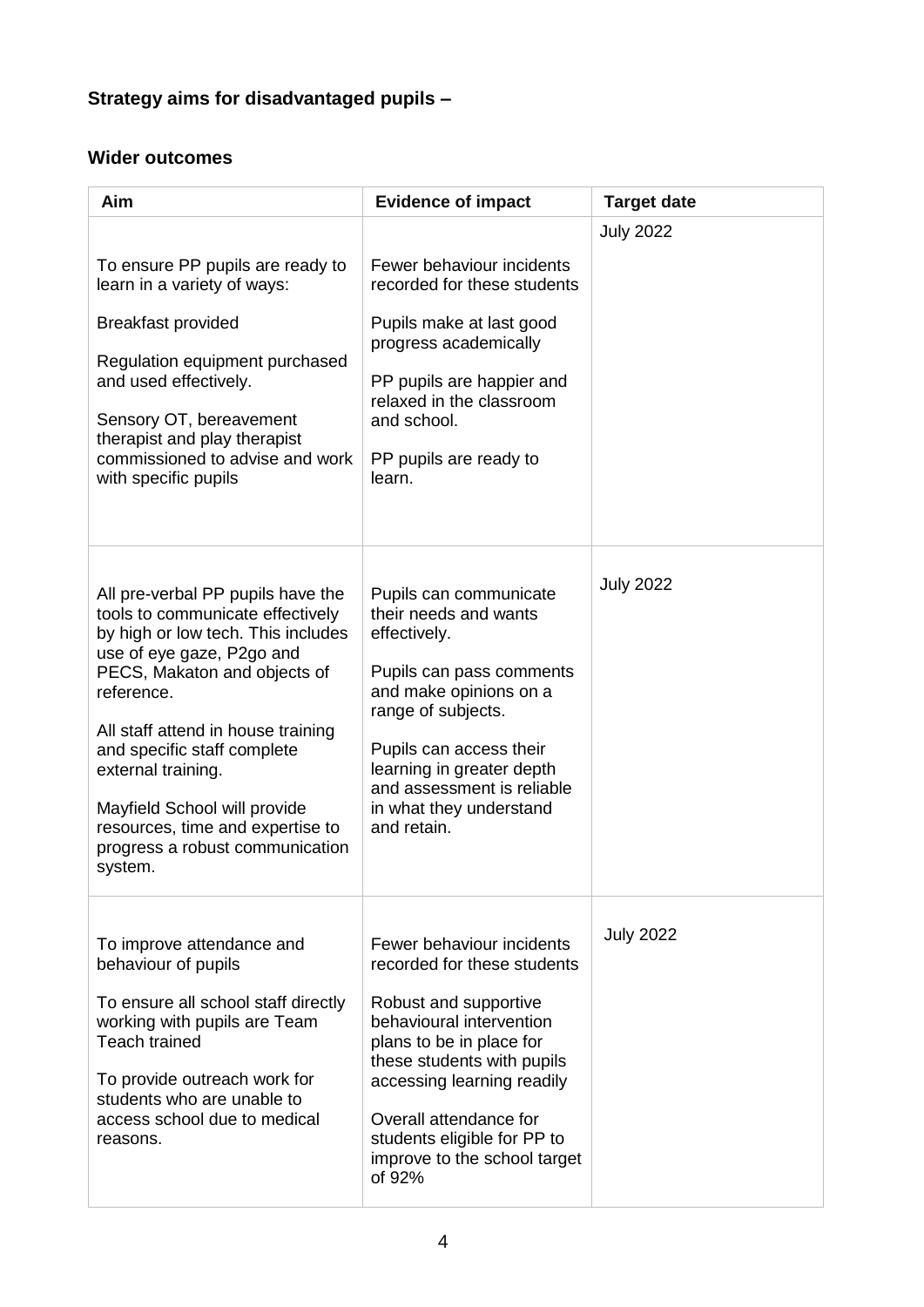| To be a visible part of the<br>community, visiting local shops<br>and attractions to enhance the<br>curriculum.<br>Forest and beach schools are<br>used on a regular basis by<br>identified classes.<br>Farm experience and DofE is<br>accessed by sixth form students<br>Work experience opportunities for<br>ALL students in sixth form.<br>In school activities including<br>theatre performances, animal<br>encounters and den building. | All pupils able to share their<br>experiences and develop<br>social skills that will stay<br>with them for life and<br>prepare them for Adulthood<br>Students transfer skill sets<br>to a range of environments<br>and develop problem<br>solving skills.<br>Sixth form students<br>experience 'hands on' work<br>experience in a variety of<br>locations<br>100% secure their first<br>choice of post Mayfield<br>placement<br>All students experience | <b>July 2022</b> |
|----------------------------------------------------------------------------------------------------------------------------------------------------------------------------------------------------------------------------------------------------------------------------------------------------------------------------------------------------------------------------------------------------------------------------------------------|---------------------------------------------------------------------------------------------------------------------------------------------------------------------------------------------------------------------------------------------------------------------------------------------------------------------------------------------------------------------------------------------------------------------------------------------------------|------------------|
|                                                                                                                                                                                                                                                                                                                                                                                                                                              | curriculum enrichment<br>activities throughout the<br>school year.                                                                                                                                                                                                                                                                                                                                                                                      |                  |

### **Teaching priorities for current academic year**

| <b>Measure</b>                                   | <b>Activity</b>                                                                                             |
|--------------------------------------------------|-------------------------------------------------------------------------------------------------------------|
| <b>Priority 1</b>                                | Literacy interventions across the school for all<br>disadvantaged pupils including literacy in life skills. |
| <b>Priority 2</b>                                | To introduce 'Read,Write,Inc' and ensure it is taught<br>consistently to develop reading skills.            |
| Barriers to learning these<br>priorities address | To ensure pupils are supported in their literacy<br>journey with consistency across school.                 |
| Projected spending                               | £33,000                                                                                                     |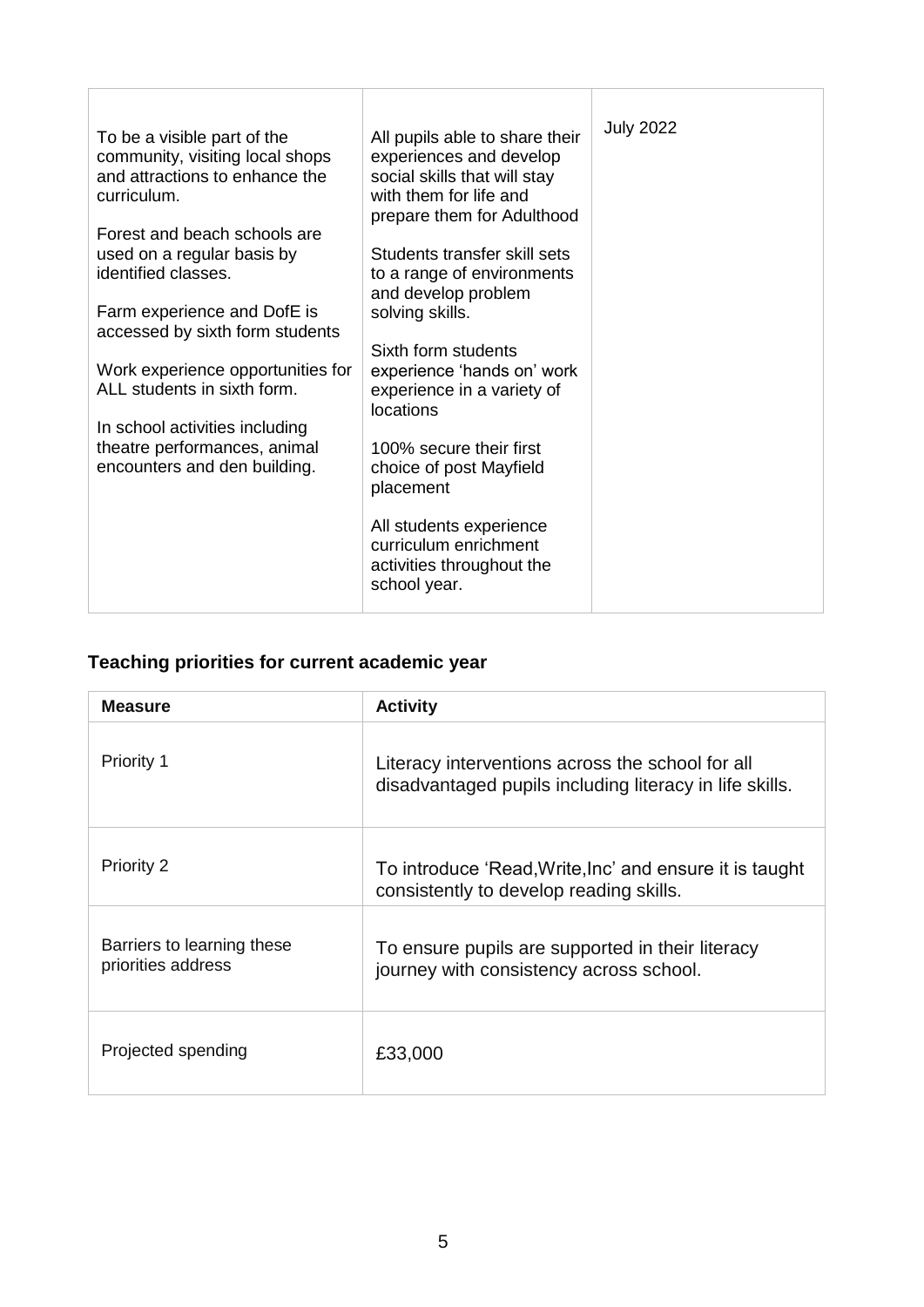#### **Wider strategies for current academic year**

| <b>Measure</b>                                   | <b>Activity</b>                                                                                               |
|--------------------------------------------------|---------------------------------------------------------------------------------------------------------------|
| Priority 1                                       | To ensure pupils are regulated and ready to learn                                                             |
| Priority 2                                       | To ensure all PP pupils have a robust system with which<br>to communicate.                                    |
| Barriers to learning these<br>priorities address | Ensuring pupils have the tools and skills they need to<br>learn effectively and to the best of their ability. |
| Projected spending                               | £50,445                                                                                                       |

### **Monitoring and implementation**

| Area             | <b>Challenge</b>                                                                                                                                                  | <b>Mitigating action</b>                                                                                                                      |
|------------------|-------------------------------------------------------------------------------------------------------------------------------------------------------------------|-----------------------------------------------------------------------------------------------------------------------------------------------|
| Teaching         | Ensuring enough time is given to<br>allow for staff professional<br>development.<br>To include observation of good<br>practice and observation by ST<br>and peers | Use of INSET days and additional<br>cover being provided by senior<br>leaders                                                                 |
| Targeted support | Ensuring enough time for<br>teachers to support smaller<br>groups and differentiate work.                                                                         | Teachers given weekly PPA time.                                                                                                               |
| Wider strategies | Time given in timetable to allow<br>preparation for learning by<br>regulation activities.<br>Individual time given if needed.                                     | Timetable will reflect activities.<br>Teachers supported by Teaching<br>Assistants.<br>Teaching Assistants to allow 1:1<br>support if needed. |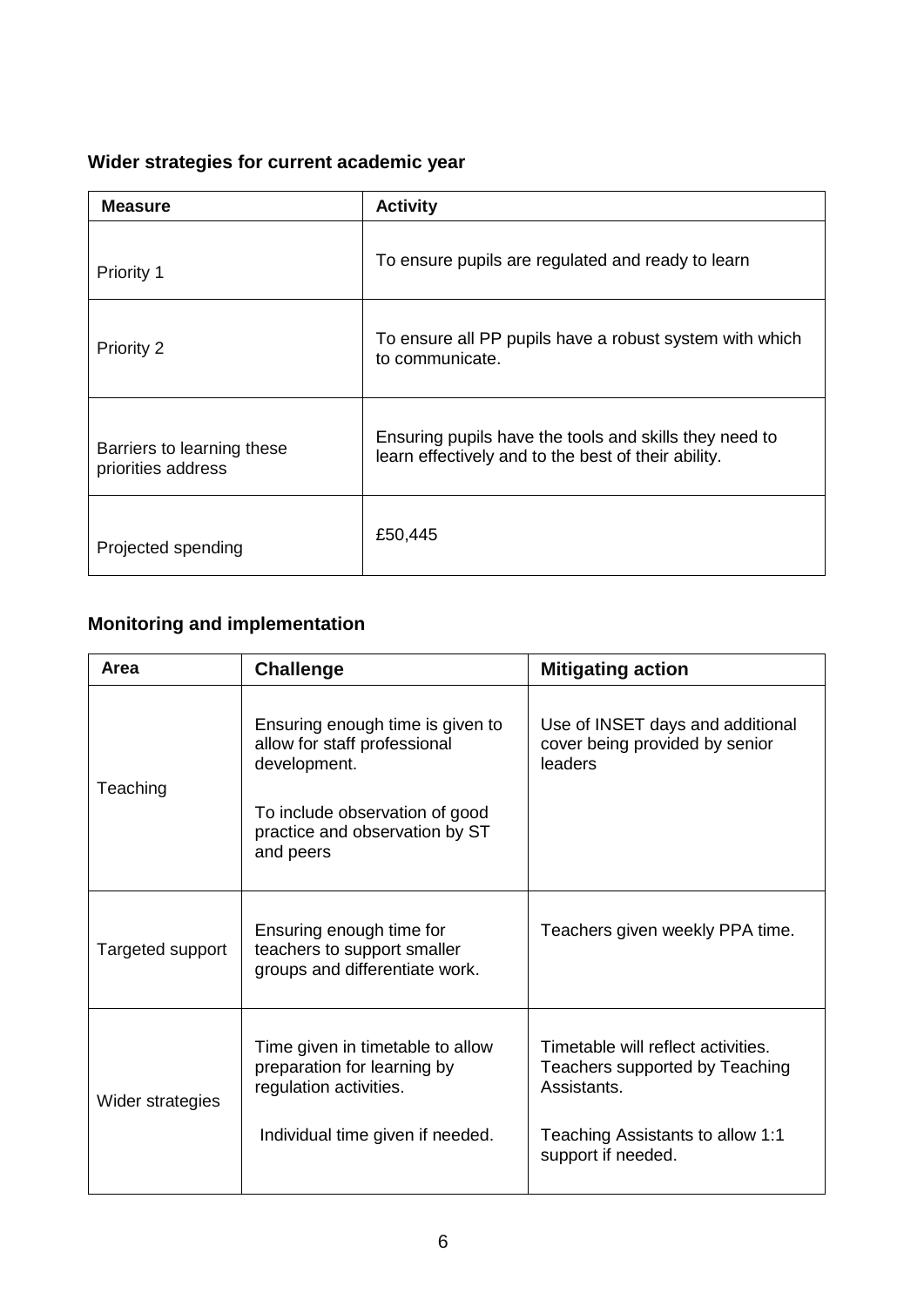### **Review: last year's aims and outcomes**

| Aim                                                                                                                                                                                                                                                             | <b>Outcome</b>                                                                                                                                                                                                                                                                                                                  |
|-----------------------------------------------------------------------------------------------------------------------------------------------------------------------------------------------------------------------------------------------------------------|---------------------------------------------------------------------------------------------------------------------------------------------------------------------------------------------------------------------------------------------------------------------------------------------------------------------------------|
| Pupils entitled to pupil premium will<br>continue to make expected and better<br>than expected progress and increased<br>attainment                                                                                                                             | These figures do not include EYFS or<br>KS <sub>5</sub><br>26% have made expected progress<br>Maths.<br>35% have made better than expected<br>progress in Maths.<br>33% have made expected progress<br>English.<br>26% have made better than expected<br>progress English.                                                      |
| Pupils mental health and well being is<br>prioritised and their needs fully met<br>Individual communication programmes<br>are put into place for specific pupils to be<br>able to communicate fully and better<br>access all aspects of the wider<br>curriculum | 44% of PP pupils accessed play therapy,<br>bereavement therapy, thrive or sensory<br>OT support.<br>48% of pupils have their own<br>communication aids and are assessed<br>regularly by communication lead and<br>team. 100% of those who need them have<br>access to them.<br>Program of progression has been put in<br>place. |
| Individual swimming programmes and<br>aquatic therapy is in place for specific<br>pupils to allow pupils to develop<br>confidence, physical development and<br>coordination.                                                                                    | 100% of pupils have weekly access to<br>hydrotherapy pool developing skills in<br>Halliwick or national swim levels.<br>Some older students access of site at St<br>Bees.                                                                                                                                                       |
| A range of therapists are in place to meet<br>the developmental and mental health<br>needs of pupils.                                                                                                                                                           | 44% of PP pupils accessed play therapy,<br>bereavement therapy, thrive or sensory<br>OT support. 100% of those who needed<br>additional support were able to access it                                                                                                                                                          |